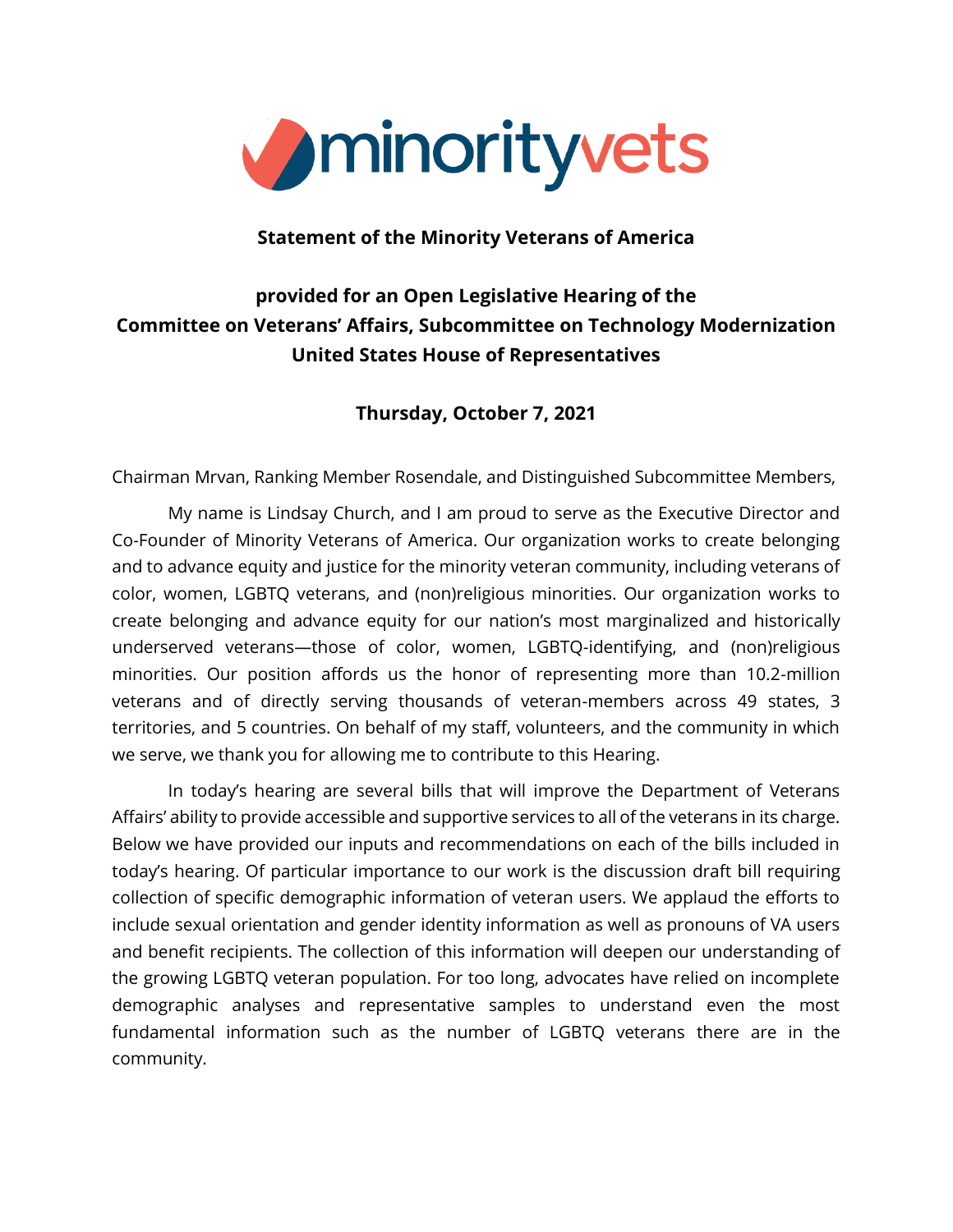The obstruction of efforts to ensure comprehensive demographic information is collected by the Department of Veterans Affairs has led to devastating physical<sup>1</sup> and mental health<sup>2</sup> outcomes for our community. Failure to include LGBTQ demographic data puts this committee at a disadvantage to fully understanding the solutions to address crises in our community such as suicide, housing instability and homelessness, substance use disorders, Military Sexual Trauma, and more. As legal scholar Kimberlé Williams Crenshaw says in her assessment of the need for the use of intersectionality to be used as a tool for framing issues and challenges, "when you can't see a problem, you can't solve it."<sup>3</sup>

## **VA Health Record Transparency Act of 2021 (H.R. 4591)**

We support this piece of legislation and are appreciative of Chairman Mrvan's efforts to ensure transparency and a full accounting of all Department spending on the Electronic Health Record Modernization program. We have no further recommendations at this time.

# **Department of Veterans Affairs Information Technology Reform Act of 2021 (H.R. 2250)**

We support this piece of legislation and applaud efforts by this subcommittee to increase transparency on the Department of Veterans Affairs technology spending and planning. The COVID-19 pandemic has shown that there has never been a greater need for equitable access to the benefits and services offered by the Department of Veterans Affairs. IT systems play an integral role in the provision of these benefits and services to veterans. Delayed and mismanaged projects and fumbled IT modernization programs have increasingly been a roadblock to veterans fully accessing these necessary and earned supports.

As Ranking Member Rosendale said recently, "Before Congress appropriates billions of dollars, we need to know what VA's plans are so we can provide the oversight that veterans

<sup>3</sup> Crenshaw, K. (2016, October 27). *The urgency of intersectionality: Kimberlé Crenshaw speaks at TED2016 | TED blog* [Video]. TED Blog: Further reading on ideas worth spreading.

<sup>1</sup> Korshak, L., Hilgeman, M. M., & Lange-Altman, T. (n.d.). *Health Disparities Among LGBT Veterans*. VA.gov Veterans Affairs.

[https://www.va.gov/HEALTHEQUITY/docs/LGBT\\_Veterans\\_Disparities\\_Fact\\_Sheet\\_July2020\\_Final.pdf](https://www.va.gov/HEALTHEQUITY/docs/LGBT_Veterans_Disparities_Fact_Sheet_July2020_Final.pdf) <sup>2</sup> Henne, M., Korshak, L., & Vasquez, S. J. (n.d.). *Mental Health Disparities Among LGBT Veterans*. VA.gov Veterans Affairs. [https://www.va.gov/HEALTHEQUITY/docs/LGBT\\_Veterans\\_Disparities\\_Fact\\_Sheet.pdf](https://www.va.gov/HEALTHEQUITY/docs/LGBT_Veterans_Disparities_Fact_Sheet.pdf)

<https://blog.ted.com/the-urgency-of-intersectionality-kimberle-crenshaw-speaks-at-tedwomen-2016/>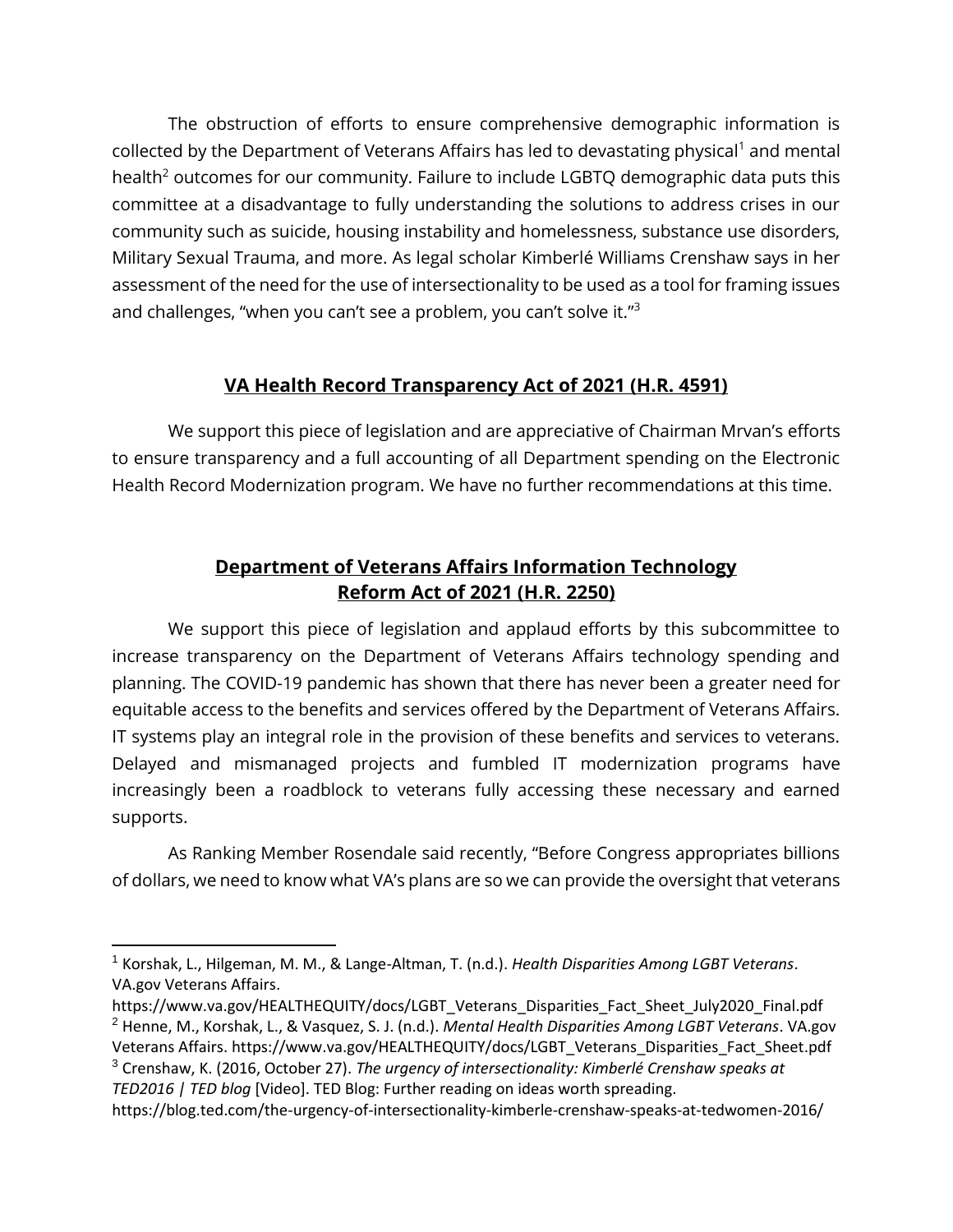and taxpayers need and deserve."<sup>4</sup> Congress prepares to appropriate the largest budget for the Department of Veterans Affairs in history with \$4.8 billion allocated to information technology systems<sup>5</sup> (and an additional \$2.5 billion for the delayed Electronic Health Record Modernization project, it is imperative to have heightened transparency of VA's IT spending and priorities rankings. We recommend the findings of these reports be made available to veteran serving organizations to ensure that we are best able to advocate for our members and constituents as systems are improved or remain untouched. We recommend mimicking the guidance in PL No. 116-207.<sup>6</sup>

## **Veterans' Cyber Risk Awareness Act (H.R. 2326)**

We are supportive of this legislation and appreciate Representative Mace's efforts to educate veterans about cybersecurity risks. We are particularly supportive of the inclusion of disinformation in the definition of 'cyber risks' among other types of risks. Disinformation campaigns reduce the veteran community's faith in the Department of Veterans Affairs and in medical and mental health interventions that can potentially be life-saving.

Among internet users, women's social media accounts are more likely to be hacked and suspicious messages to friends and family, racial and ethnic minorities are more likely to have their identities stolen than their white counterparts, and are the least likely to avoid any financial impact due to cybercrime.<sup>7</sup> Those who are low-income individuals are substantially more impacted by financial stress and impact than their high-income counterparts. This also presents an access issue of the tools necessary to combat cybercrime such as antivirus products, VPNs, and password management.

As more minority veterans begin and continue to seek access to Department of Veterans Affairs benefits and services, safe and reliable access to telehealth options for many modalities of care is critical to the delivery of those benefits and services. Education

<sup>4</sup> *Representatives Rosendale, Mrvan, and banks fight for VA IT accountability*. (2021, March 29). U.S. Representative Matt Rosendale.

<https://rosendale.house.gov/news/documentsingle.aspx?DocumentID=103>

<sup>5</sup> *Summary: Military construction, veterans affairs, and related agencies fiscal year 2022 appropriations bill*. (2021, August 4). United States Senate Committee on Appropriations.

[https://www.appropriations.senate.gov/news/majority/summary-military-construction-veterans-affairs](https://www.appropriations.senate.gov/news/majority/summary-military-construction-veterans-affairs-and-related-agencies-fiscal-year-2022-appropriations-bill-)[and-related-agencies-fiscal-year-2022-appropriations-bill-](https://www.appropriations.senate.gov/news/majority/summary-military-construction-veterans-affairs-and-related-agencies-fiscal-year-2022-appropriations-bill-)

<sup>&</sup>lt;sup>6</sup>(n.d.). Congress.gov | Library of Congress. [https://www.congress.gov/116/plaws/publ207/PLAW-](https://www.congress.gov/116/plaws/publ207/PLAW-116publ207.pdf)[116publ207.pdf](https://www.congress.gov/116/plaws/publ207/PLAW-116publ207.pdf)

<sup>7</sup> *Demographics of cybercrime report*. (n.d.). Malwarebytes Cybersecurity for Home and Business | Malwarebytes. [https://www.malwarebytes.com/resources/2021-demographics-of-cybercrime](https://www.malwarebytes.com/resources/2021-demographics-of-cybercrime-report/index.html)[report/index.html](https://www.malwarebytes.com/resources/2021-demographics-of-cybercrime-report/index.html)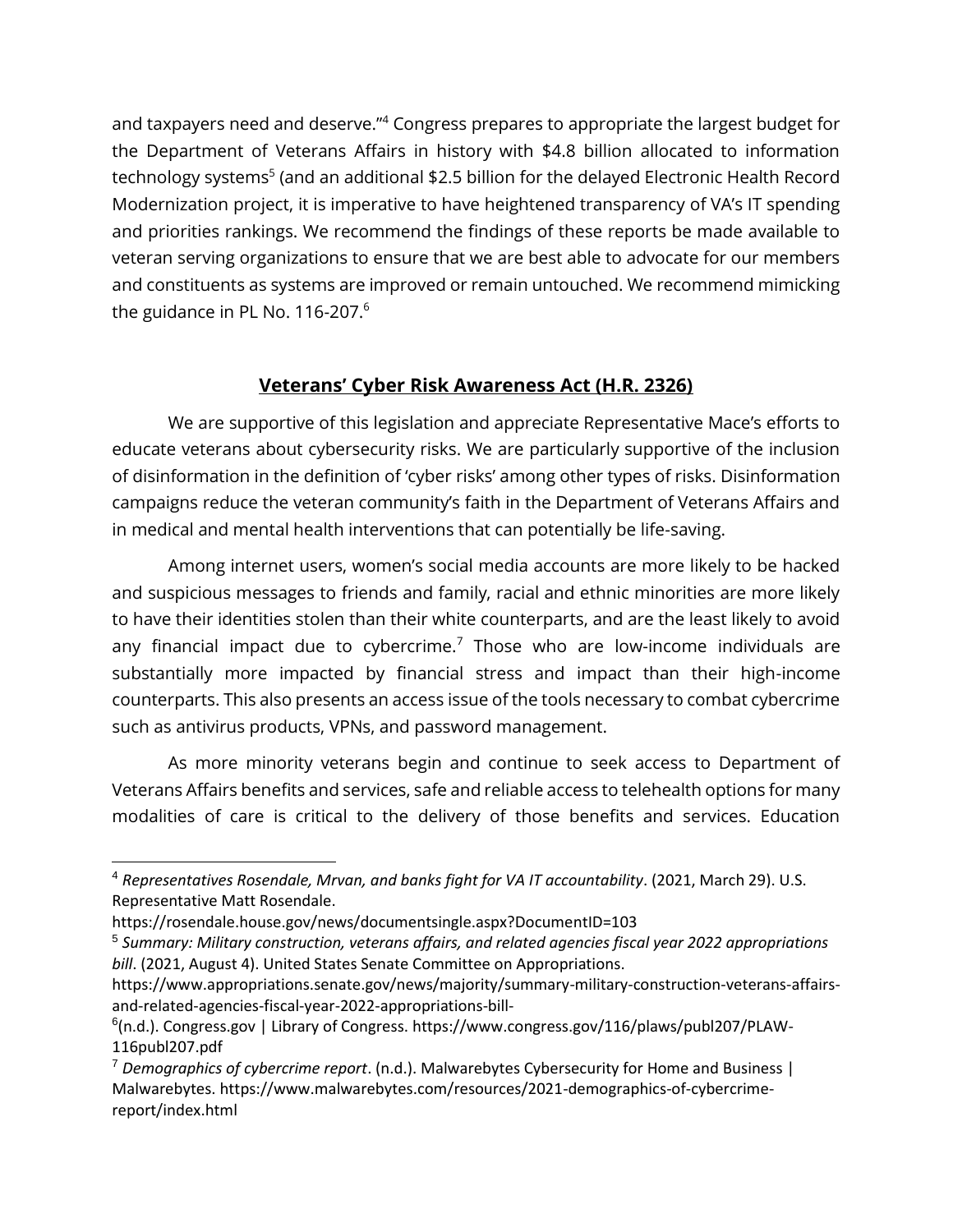campaigns that can serve veterans currently impacted by cyber security risks and research to better understand the issue and impacts of those risks are necessary to ensure veterans can safely access care.

We fully endorse this Bill and have several recommendations which we are confident will further strengthen Representative Mace's intent behind this legislation.

- 1) Ensure the website is equipped to help with sight- and hearing-impaired populations.
- 2) The largest cyber attack risk is not with the veterans themselves, but with hackers attempting to access organizational information and data breaches. We recommend adding to the survey on cyber risks to veterans, a review of the awareness education elements regularly provided to staff and contractors, and Cerner employees.<sup>8</sup>
- 3) In 2020, the Department of Veterans Affairs fell victim to a data breach that resulted in the information of 46,000 veterans was leaked. $9$  VA has had persistent IT concerns that they have routinely failed to address<sup>10</sup> despite large and increasing IT budgets. We recommend a review of the safeguards that are in place to prevent unauthorized persons from accessing veteran accounts and information.
- 4) We recommend that the study on cyber risks to veterans and education campaigns look beyond the internet and social media, to include awareness of fraudulent emails, text messages, and phone calls that may be received. A more comprehensive example of this can be found in 6 USC 1501(17).<sup>11</sup>
- 5) The study on cyber risks to veterans should consider minority identities/orientations and rural/island veteran-specific populations as these communities have a greater likelihood of experiencing cybercrimes and are disproportionately impacted by the effects of cybercrimes.<sup>12</sup> This includes providing translations of all materials into

<sup>11</sup> *6 U.S. code § 1501 - Definitions*. (n.d.). LII / Legal Information Institute.

<https://www.law.cornell.edu/uscode/text/6/1501>

<sup>8</sup> *Cerner receives \$14M veterans affairs task for data migration analysis, design, development, testing and execution task*. (2020, September 9). FedHealthIT, a service of MileMarker10.

[https://www.fedhealthit.com/2020/09/cerner-receives-14m-veterans-affairs-task-for-data-migration](https://www.fedhealthit.com/2020/09/cerner-receives-14m-veterans-affairs-task-for-data-migration-analysis-design-development-testing-and-execution-task/)[analysis-design-development-testing-and-execution-task/](https://www.fedhealthit.com/2020/09/cerner-receives-14m-veterans-affairs-task-for-data-migration-analysis-design-development-testing-and-execution-task/)

<sup>9</sup> Office of Public and Intergovernmental Affairs. (n.d.). *VA.gov | Veterans affairs*. VA.gov Veterans Affairs.<https://www.va.gov/OPA/PRESSREL/pressrelease.cfm?id=5519>

<sup>10</sup> Harris, C. C. (n.d.). *VA Needs to Address Persistent IT Modernization and Cybersecurity Challenges*. U.S. Government Accountability Office (U.S. GAO).<https://www.gao.gov/assets/gao-20-719t.pdf>, *Hackers exploit known VA cybersecurity weaknesses in massive data breach*. (2020, September 22). DISABLED VETERANS.ORG. [https://www.disabledveterans.org/2020/09/22/hackers-exploit-va-cybersecurity](https://www.disabledveterans.org/2020/09/22/hackers-exploit-va-cybersecurity-weaknesses-data-breach/)[weaknesses-data-breach/](https://www.disabledveterans.org/2020/09/22/hackers-exploit-va-cybersecurity-weaknesses-data-breach/)

<sup>12</sup> *Demographics of cybercrime report*. (n.d.). Malwarebytes Cybersecurity for Home and Business | Malwarebytes. [https://www.malwarebytes.com/resources/2021-demographics-of-cybercrime](https://www.malwarebytes.com/resources/2021-demographics-of-cybercrime-report/index.html)[report/index.html](https://www.malwarebytes.com/resources/2021-demographics-of-cybercrime-report/index.html)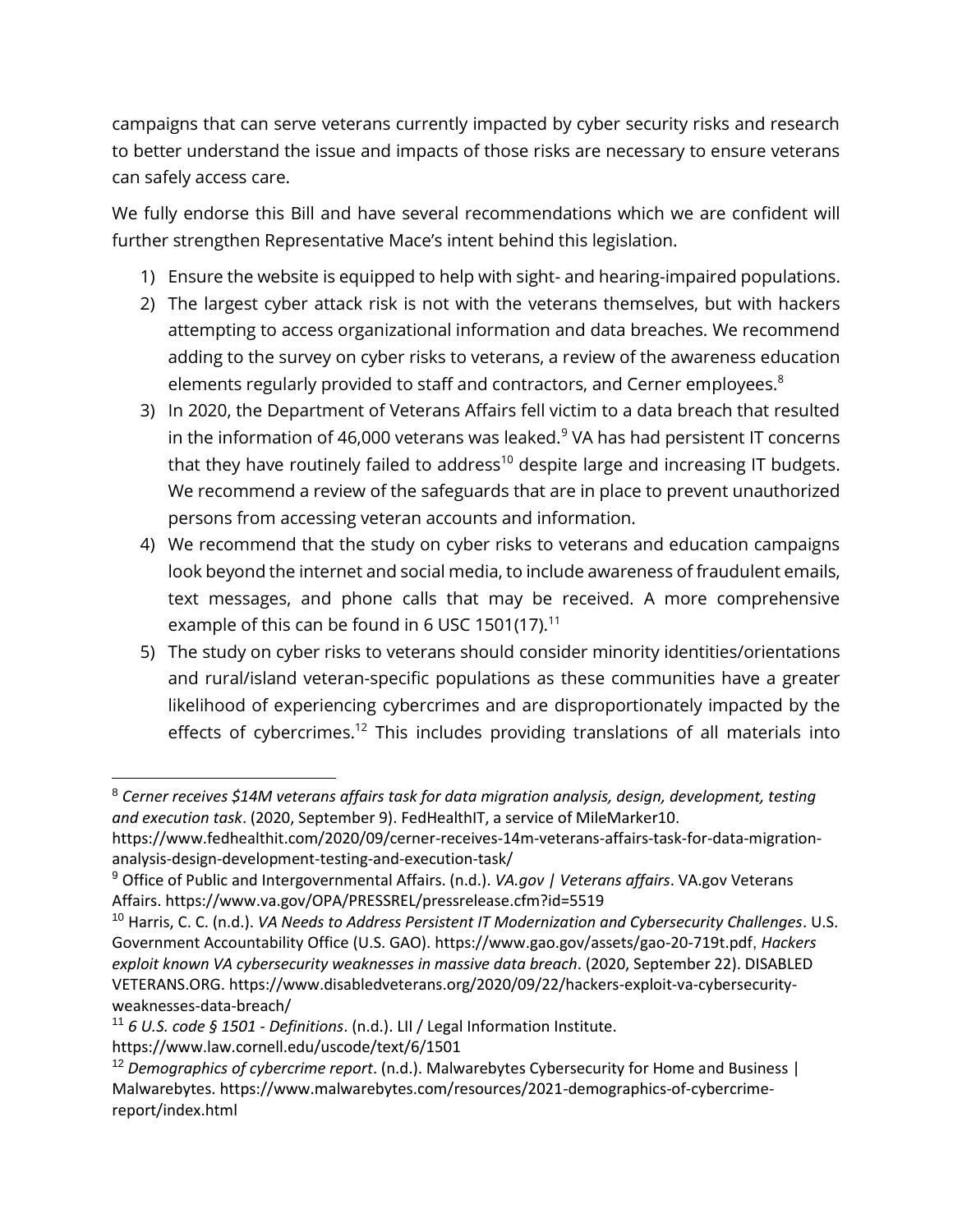Spanish, Tagolog, and each of the 10 most commonly spoken languages, other than English, in the United States, mirroring H.R. 2093, the Veterans and Families Information Act.

# **Department of Veterans Affairs Demographic Data Collection Improvement Act of 2021 (Discussion Draft)**

We fully support the Discussion Draft, Department of Veterans Affairs Demographic Data Collection Improvement Act of 2021, which aims to ensure the collection of certain demographic data for beneficiaries of the Department. We are especially grateful for the inclusion of American Indian or Alaskan Native affiliation tribal affiliation, sexual orientation, and gender identity. Collection of this demographic information will allow the Department and advocates to better understand the challenges these veteran communities face. Failure to collect this information to date has contributed to deep health disparities and inequitable outcomes for minority veterans.

We make the following recommendations that we believe will strengthen this bill language and ensure it makes the full intended impact:

- 1) We applaud the inclusion of LGBTQ-specific identity data and gender orientation and recommend striking 'preferred' from 'preferred pronouns'. To prefer something insinuates a choice in one's pronouns and holding a preference for one over the other. This gives the impression that using other pronouns would be acceptable which is most often not the case. Striking 'preferred' will ensure the veteran's identity is fully respected and their identities are fully understood.
- 2) We recommend including zip code and a caregiver status option. Zip code information will allow for the assessment of rural status, and thus, allowing VA to understand necessary expansion of programs and benefits to better serve rural veterans. Caregiver status will allow for the provision of critical benefits to support veterans who identify as caregivers. "Caregiving status can lead to significant physical, psychological, social, and financial burdens."<sup>13</sup> As the American population prepares to double over the next 40 years, it is imperative to understand the impacts this identity has on our veteran population.<sup>14</sup>
- 3) We recommend that free text fields be allowed in the demographic collection of sexual orientation, gender identity, and pronouns. This increases agency among

<sup>&</sup>lt;sup>13</sup> Manley, N. A., Hicken, B. L., & Rupper, R. W. (2017). Veterans as Caregivers: Those Who Continue to Serve. *Federal practitioner : for the health care professionals of the VA, DoD, and PHS*, *34*(4), 28–34. <sup>14</sup> *The US population is aging*. (2015, April 3). Urban Institute. [https://www.urban.org/policy](https://www.urban.org/policy-centers/cross-center-initiatives/program-retirement-policy/projects/data-warehouse/what-future-holds/us-population-aging)[centers/cross-center-initiatives/program-retirement-policy/projects/data-warehouse/what-future](https://www.urban.org/policy-centers/cross-center-initiatives/program-retirement-policy/projects/data-warehouse/what-future-holds/us-population-aging)[holds/us-population-aging](https://www.urban.org/policy-centers/cross-center-initiatives/program-retirement-policy/projects/data-warehouse/what-future-holds/us-population-aging)